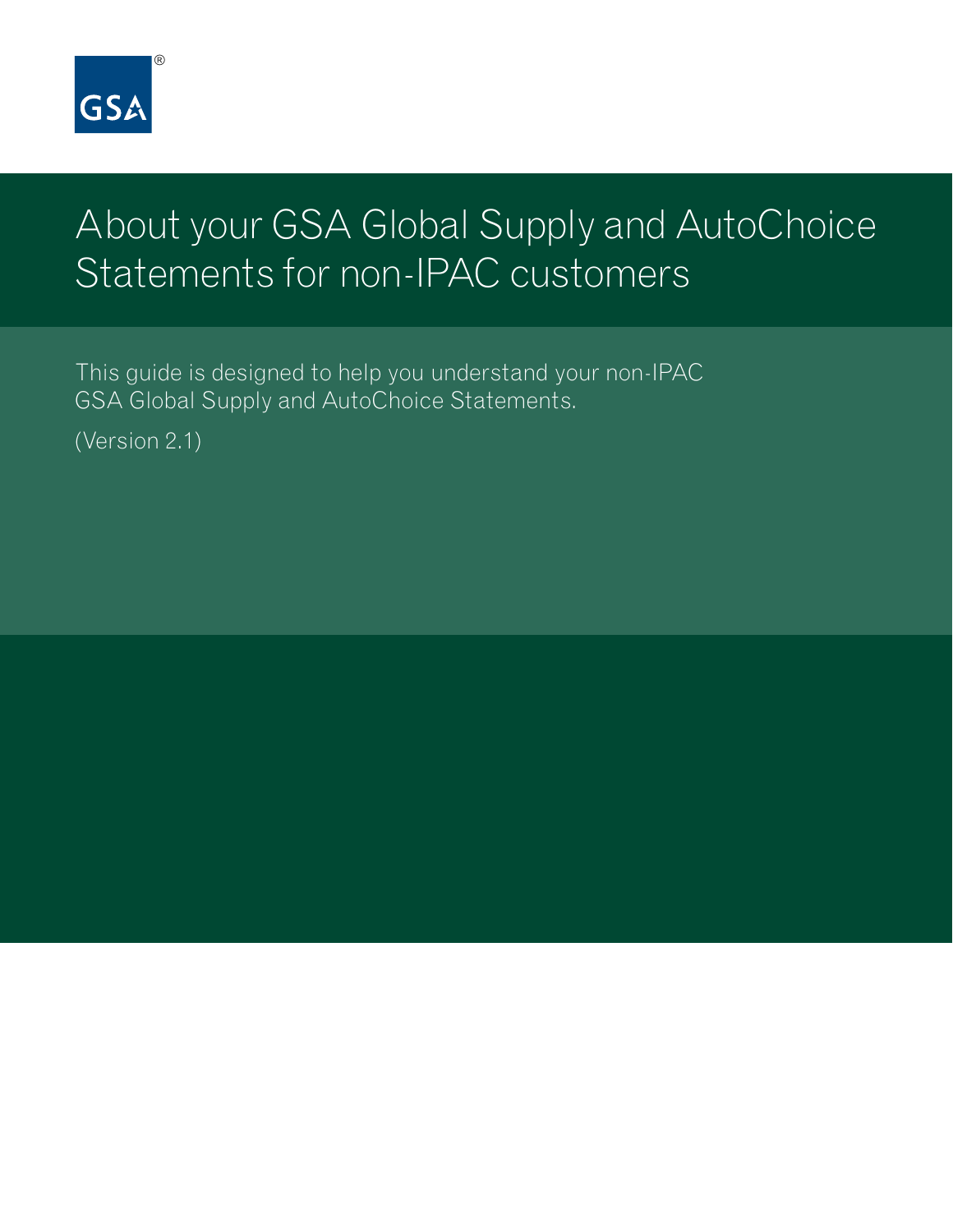Beginning in February 2014, you will receive redesigned statements for GSA Global Supply and AutoChoice. The GSA redesign of the GSA Global Supply and AutoChoice Statements is part of a larger effort to modernize our billing and collections. We're committed to achieving the highest standards of customer service by providing you with timely, relevant information in a clear format, so you can more effectively manage your budget and expenditures. Equally important, we're meeting the goals of the Open Government Directive issued in 2009.

# Getting your statement

Effective February 2014, GSA Global Supply and AutoChoice Statements will continue to be issued twice a month. Separate statements will be issued for GSA Global Supply and AutoChoice. GSA will discontinue the mailing of statements as of February 2014. If you currently receive your statements by mail, you'll be required to download them from GSA's Vendor and Customer Self Service (VCSS) website, located at [vcss.gsa.gov](http://vcss.gsa.gov).

As of February 2014, all GSA Global Supply and AutoChoice customers will be required to log on to VCSS to obtain printed bills. There, you can find not only your GSA Global Supply and AutoChoice Statements but also a wide range of additional information and useful resources. Once you've registered for access to your accounts, you can submit questions or report problems about items on your statement. And you can download your billing activity in comma-separated value format (.csv).

# Questions about your statement or your charges?

If you have questions about specific items on your statement, or if you still have questions about GSA billing after you read this guide, you should visit the VCSS website. If you can't find your answer online, contact us by phone, fax or email. Our contact information is listed under the "Contact Us" link on the VCSS website. The contact information can also be found on the second page of your statement.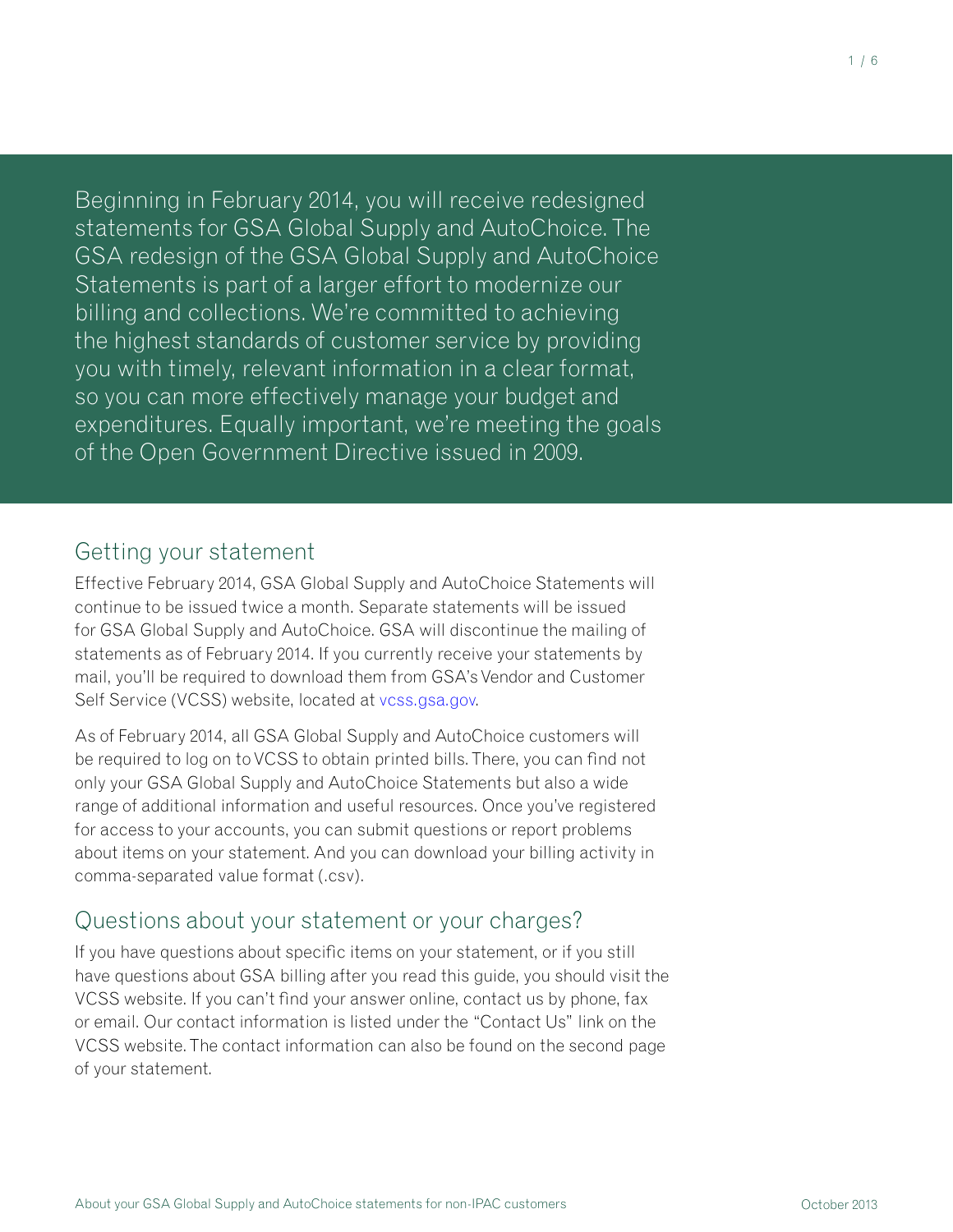# The big picture – the four sections of your GSA Global Supply and AutoChoice statements

Information in the statement is presented in four sections: (A) the statement overview, (B) the Account Code header, (C and D) itemized charges, and (E) the general information page. Note that the first page of your statement is a cover page that contains only your address— it is not shown here.

| GSA: Financial Information Control Branch, BCEA<br>1500 East Bannister Road<br>Kansas City, MO 64131<br><b>GSA</b>                                                                                                                                                                                                                               | <b>SUPPLY</b><br>12/16/2013                                                                                                                                        | Account Code: C-1091A1<br>R<br>US COURT OF APPEALS<br>P O Box 19393<br>SAN FRANCISCO, CA 94119           |                                                                                      | <b>Credit Summary</b><br>Applied Credit<br><b>Unapplied Credit</b><br>Credit Total |                                                      | (S25.00)<br>(S75.00)<br>(\$100.00) |                              | Initial Charges<br>Discount<br>Surcharge          | <b>Statement Number:</b>                             | 12/16/2013<br>E0000177<br>\$22.075.99<br>\$0.00<br>\$0.00       |
|--------------------------------------------------------------------------------------------------------------------------------------------------------------------------------------------------------------------------------------------------------------------------------------------------------------------------------------------------|--------------------------------------------------------------------------------------------------------------------------------------------------------------------|----------------------------------------------------------------------------------------------------------|--------------------------------------------------------------------------------------|------------------------------------------------------------------------------------|------------------------------------------------------|------------------------------------|------------------------------|---------------------------------------------------|------------------------------------------------------|-----------------------------------------------------------------|
| <b>Address/Customer Information</b><br><b>Statement Information</b><br>Statement Number: E0000177<br><b>US COURT OF APPEALS</b><br>P.O. BOX 19393<br>Amount Due:<br>\$22,050.99<br>SAN FRANCISCO, CA 94119<br>Due Date:<br>1/31/2014<br><b>Customer Codes</b><br><b>Contact Us</b><br>C-1091A1<br>Account Code:<br>Phone Number:<br>800-676-3690 | <b>Statement Summary</b><br>Initial Charges<br>\$22,075.99<br>\$0.00<br>Discount<br>\$0.00<br>Surcharge<br>Interest Charges<br>\$0.00<br>\$0.00<br>Penalty Charges |                                                                                                          |                                                                                      |                                                                                    |                                                      |                                    |                              | <b>Bill Amount</b><br>Collected<br>Applied Credit | Interest Charges<br>Penalty Charges<br>Admin Charges | \$0.00<br>\$0.00<br>\$0.00<br>\$22,075.99<br>\$0.00<br>(S25.00) |
| 816-823-5507<br>Fax Numher<br>Email Address:<br>kc-accts-receivable.finance@osa.gov<br>Instructions:<br>To ensure proper credit, please write your statement                                                                                                                                                                                     | \$0.00<br>Admin Charges<br><b>Bill Amount</b><br>\$22,075.99<br>\$0.00<br>Collected<br>Applied Credit<br>(S25.00)<br>Adiustments<br>\$0.00                         | RTG Stock Number<br>DOC<br>$\mathsf{ID}$<br><b>D</b>                                                     | <b>UN</b><br><b>QUANT</b><br>Requisition Number<br><b>ISS</b>                        | <b>SUPPL</b><br><b>ADDR</b>                                                        | SIG<br>CD<br>Cust<br>Fund                            | SHP DTE                            | Total Sales<br>Value         | Adjustments<br>Amount Due<br>Unit Sale<br>Price   | <b>DIST</b><br>PROJ<br>CD<br>CD.                     | \$0.00<br>\$22,050.99<br>Location<br>Purchase<br>Code<br>Order  |
| number on your payment document.<br><b>Payment Options:</b><br>1) Remit to Address:                                                                                                                                                                                                                                                              | Amount Due<br>\$22.050.99<br><b>Credit Summary</b><br><b>Applied Credit</b><br>(S25.00)                                                                            | FC1<br>GSO<br>AAG70950G05<br>AAG70950G05<br>FC1<br>GSO                                                   | EA<br>709417 3009 8405<br>$\overline{a}$<br>EA.<br>709417 3009 8405                  |                                                                                    | CD<br>MD.<br>C.<br>c.<br>MD.                         | 329<br>329                         | 25.00-<br>25.00              | $-6.25$<br>6.25                                   |                                                      | Number<br>G3K03084<br>G3K03084                                  |
| P O Box 979020<br>St. Louis, MO 63197-9020<br>2) Pay by IPAC:                                                                                                                                                                                                                                                                                    | Unapplied Credit<br>(S75.00)<br>Total Credit<br>(\$100.00)                                                                                                         | AAG70950G05<br>FC1<br>GSO<br>G3844889<br>FC1<br>GSO<br>FC1<br>GSO<br>G3844887                            | FA 18<br>709417 3009 8406<br>EA 350<br>709417 3009 8407<br>EA 60<br>709417 3009 8408 |                                                                                    | c.<br>MD.<br>c.<br>MD.<br>c.<br>MD.                  | 329<br>326<br>326                  | 296.28<br>3.311.00<br>666.60 | 16.46<br>9.46<br>11.11                            |                                                      | G3K03084<br>G3K03083<br>G3K03083                                |
| ALC:<br>47000016<br>TAS:<br>047 X4542001<br>BPN/DUNS+4: 964253686                                                                                                                                                                                                                                                                                | *Credits reduced the amount owed on this statement.                                                                                                                | FC1<br>GRAARER<br>GSO<br>HEWCB543A<br>FC1<br>GSO<br>FC1<br>GSO PILS31256                                 | EA 100<br>709417 3009 8409<br>EA 50<br>709417 3009 8410<br>DZ 18<br>709417 3009 8429 |                                                                                    | c.<br>MD.<br>c.<br>MD.<br>MD.<br>C.                  | 326<br>329<br>329                  | 946.00<br>3.127.50<br>227.88 | 9.46<br>62.55<br>12.66                            |                                                      | G3K03083<br>G3K03084<br>G3K03084                                |
|                                                                                                                                                                                                                                                                                                                                                  | GSA 789:<br>I certify that the items listed herein are correct and<br>proper for payment from and to the Appropriation(s)<br>designated:                           | GSO QUAR4200<br>FC1<br>FS1<br>Total for Customer Fund Code: MD                                           | BX 5<br>709417 3009 8432                                                             |                                                                                    | C.<br>MD.                                            | 329                                | 548.20<br>9.123.64           | 109.64                                            |                                                      | G3K03084<br>9 LINE ITEMS                                        |
|                                                                                                                                                                                                                                                                                                                                                  | Amount:<br>Authorized by:<br>Phone Number:<br>Line of Accounting:                                                                                                  | 7530013649499 BX 3<br>FG1<br>GSO<br>7530013649500 BX<br>FG1<br>GSO<br>7530002476069 BX 20<br>FG1<br>GND  | 709417 3009 8424<br>709417 3009 8425<br>709417 3009 8427                             |                                                                                    | C.<br>WA.<br>c<br>c.                                 | 329<br>329<br>326                  | 45.39<br>15.13<br>724.00     | 15.13<br>15.13<br>36.20                           | A12<br>A12<br>A12                                    | A45<br>S434998<br>A45<br>S434998<br>A45<br>N573994              |
|                                                                                                                                                                                                                                                                                                                                                  | Date:                                                                                                                                                              | 7520014220315 DZ 32<br>FG1<br>GSO<br>7520014815368 EA 16<br>FG1<br>GSO<br>FG1<br>GN0 8530013479577 BX 25 | 709417 3009 8428<br>709417 3009 8430<br>709417 3009 8437                             |                                                                                    | c<br><b>WA</b><br>c.<br><b>WA</b><br>C.<br><b>WA</b> | 326<br>326<br>326                  | 340.16<br>468.64<br>1.388.25 | 10.63<br>29.29<br>55.53                           | A12<br>A12<br>A <sub>12</sub>                        | A45<br>S434998<br>A45<br>S434998<br>N573993<br>A45              |
|                                                                                                                                                                                                                                                                                                                                                  |                                                                                                                                                                    | <b>FS1</b><br>Total for Customer Fund Code: WA                                                           |                                                                                      |                                                                                    |                                                      |                                    | 2.981.57                     |                                                   |                                                      | <b>6 LINE ITEMS</b><br>Page 3 of 5                              |
|                                                                                                                                                                                                                                                                                                                                                  | Page 2 of 5                                                                                                                                                        |                                                                                                          |                                                                                      |                                                                                    |                                                      |                                    |                              |                                                   |                                                      |                                                                 |

**A: The statement overview appears on the second page of your statement.** It contains key information about the statement and your agency, contact information for help if you need it, payment options and a top-level summary of your charges and credits for the billing cycle.

The statement overview also contains the Account Code (formerly Billed Office Address Code "BOAC" or Activity Address Code"AAC"). Beginning in February 2014, GSA Global Supply and AutoChoice Account Codes will begin with the prefix C-, so your Account Code in VCSS will be C-plus your 6-digit BOAC or AAC.

For more detail on the statement overview section, see pages 3 and 4 of this guide.

**B: The third page of your statement begins with an Account Code header,** followed by itemized charges. The Account Code header is simply a subset of the information in your statement overview. Additional pages of your statement will begin with an abbreviated Account Code header.

**C: Itemized charges** begin at the bottom of page 3 of your statement. This section displays itemized charges and useful subtotals.

**D: Itemized charges** may continue on additional pages of your statement. See pages 5 and 6 for details on itemized charges.

**E: The general information page** contains points of contact for help if you need it, along with notices and helpful information.

| CD<br><b>ADDR</b><br>Fund<br>CD<br>Number<br>c<br><b>SF</b><br>229.76<br><b>BJD0613N</b><br>GPO 7510015816459 EA<br>709417 3009 8411<br>325<br>57.44<br>$\ddot{ }$<br><b>SF</b><br>172.32<br>GPO 7510015816452 EA<br>$\overline{\mathbf{3}}$<br>709417 3009 8412<br>c<br>325<br>57.44<br>BJC5153N<br>GPO 7510015816447 EA<br>16<br>709417 3009 8413<br>c<br><b>SF</b><br>325<br>1,000.00<br>62.50<br>BJC5163N<br>c<br>GPO 7510015764049 EA<br>$\overline{\mathbf{3}}$<br><b>SF</b><br>325<br>303.48<br>101.16<br>BJC5173N<br>709417 3009 8414<br>$\overline{2}$<br>c<br>GPO 7510015764055 EA<br><b>SF</b><br>201.68<br>100.84<br>BJC5183N<br>709417 3009 8415<br>325<br>$\overline{2}$<br>c<br><b>SF</b><br>221.60<br>110.80<br>GPO 7510015764058 EA<br>709417 3009 8416<br>324<br>BJC5193N<br>c<br><b>SF</b><br>325<br>403.36<br>100.84<br>BJC5203N<br>GPO 7510015764060 EA<br>$\ddot{ }$<br>709417 3009 8417<br>GPO 7510015455831 EA<br>8<br>709417 3009 8418<br>c<br><b>SF</b><br>325<br>1,298.08<br>162.26<br>BJC5213N<br>GPO 7510015455830 EA<br>6<br>709417 3009 8419<br>c<br><b>SF</b><br>325<br>1.384.20<br>230.70<br>BJC5223N<br>c<br>999.04<br>249.76<br>BJC5233N<br>GPO 7510015455833<br>EA<br>$\ddot{ }$<br>709417 3009 8420<br><b>SF</b><br>325<br>GPO 7510015455834 EA<br>12<br>c<br><b>SF</b><br>2.997.12<br>249.76<br>BJC5243N<br>709417 3009 8421<br>325<br>c<br><b>SF</b><br>32.74<br>GPO 8540015909073 BX<br>12<br>709417 3009 8435<br>326<br>392.88<br>BJC5253N<br>c<br><b>SF</b><br>325<br>342.44<br>342.44<br>BJD0623N<br>GPO 7510014390503 EA<br>$\overline{1}$<br>709417 3009 8438<br>9.945.96<br>Total for Customer Fund Code: SF<br><b>13 LINE ITEMS</b><br>Total for Account Code C-1091A1<br>22.050.99 | FC1<br>FC1<br>FC1<br>FC1<br>FC1<br>FC1<br>FC1<br>FC1<br>FC1<br>FC1<br>FC1<br>FC1<br>FC1<br>FS1 |  |
|------------------------------------------------------------------------------------------------------------------------------------------------------------------------------------------------------------------------------------------------------------------------------------------------------------------------------------------------------------------------------------------------------------------------------------------------------------------------------------------------------------------------------------------------------------------------------------------------------------------------------------------------------------------------------------------------------------------------------------------------------------------------------------------------------------------------------------------------------------------------------------------------------------------------------------------------------------------------------------------------------------------------------------------------------------------------------------------------------------------------------------------------------------------------------------------------------------------------------------------------------------------------------------------------------------------------------------------------------------------------------------------------------------------------------------------------------------------------------------------------------------------------------------------------------------------------------------------------------------------------------------------------------------------------------------------------------------------------------------|------------------------------------------------------------------------------------------------|--|
|                                                                                                                                                                                                                                                                                                                                                                                                                                                                                                                                                                                                                                                                                                                                                                                                                                                                                                                                                                                                                                                                                                                                                                                                                                                                                                                                                                                                                                                                                                                                                                                                                                                                                                                                    |                                                                                                |  |
|                                                                                                                                                                                                                                                                                                                                                                                                                                                                                                                                                                                                                                                                                                                                                                                                                                                                                                                                                                                                                                                                                                                                                                                                                                                                                                                                                                                                                                                                                                                                                                                                                                                                                                                                    |                                                                                                |  |
|                                                                                                                                                                                                                                                                                                                                                                                                                                                                                                                                                                                                                                                                                                                                                                                                                                                                                                                                                                                                                                                                                                                                                                                                                                                                                                                                                                                                                                                                                                                                                                                                                                                                                                                                    |                                                                                                |  |
|                                                                                                                                                                                                                                                                                                                                                                                                                                                                                                                                                                                                                                                                                                                                                                                                                                                                                                                                                                                                                                                                                                                                                                                                                                                                                                                                                                                                                                                                                                                                                                                                                                                                                                                                    |                                                                                                |  |
|                                                                                                                                                                                                                                                                                                                                                                                                                                                                                                                                                                                                                                                                                                                                                                                                                                                                                                                                                                                                                                                                                                                                                                                                                                                                                                                                                                                                                                                                                                                                                                                                                                                                                                                                    |                                                                                                |  |
|                                                                                                                                                                                                                                                                                                                                                                                                                                                                                                                                                                                                                                                                                                                                                                                                                                                                                                                                                                                                                                                                                                                                                                                                                                                                                                                                                                                                                                                                                                                                                                                                                                                                                                                                    |                                                                                                |  |
|                                                                                                                                                                                                                                                                                                                                                                                                                                                                                                                                                                                                                                                                                                                                                                                                                                                                                                                                                                                                                                                                                                                                                                                                                                                                                                                                                                                                                                                                                                                                                                                                                                                                                                                                    |                                                                                                |  |
|                                                                                                                                                                                                                                                                                                                                                                                                                                                                                                                                                                                                                                                                                                                                                                                                                                                                                                                                                                                                                                                                                                                                                                                                                                                                                                                                                                                                                                                                                                                                                                                                                                                                                                                                    |                                                                                                |  |
|                                                                                                                                                                                                                                                                                                                                                                                                                                                                                                                                                                                                                                                                                                                                                                                                                                                                                                                                                                                                                                                                                                                                                                                                                                                                                                                                                                                                                                                                                                                                                                                                                                                                                                                                    |                                                                                                |  |
|                                                                                                                                                                                                                                                                                                                                                                                                                                                                                                                                                                                                                                                                                                                                                                                                                                                                                                                                                                                                                                                                                                                                                                                                                                                                                                                                                                                                                                                                                                                                                                                                                                                                                                                                    |                                                                                                |  |
|                                                                                                                                                                                                                                                                                                                                                                                                                                                                                                                                                                                                                                                                                                                                                                                                                                                                                                                                                                                                                                                                                                                                                                                                                                                                                                                                                                                                                                                                                                                                                                                                                                                                                                                                    |                                                                                                |  |
|                                                                                                                                                                                                                                                                                                                                                                                                                                                                                                                                                                                                                                                                                                                                                                                                                                                                                                                                                                                                                                                                                                                                                                                                                                                                                                                                                                                                                                                                                                                                                                                                                                                                                                                                    |                                                                                                |  |
|                                                                                                                                                                                                                                                                                                                                                                                                                                                                                                                                                                                                                                                                                                                                                                                                                                                                                                                                                                                                                                                                                                                                                                                                                                                                                                                                                                                                                                                                                                                                                                                                                                                                                                                                    |                                                                                                |  |
|                                                                                                                                                                                                                                                                                                                                                                                                                                                                                                                                                                                                                                                                                                                                                                                                                                                                                                                                                                                                                                                                                                                                                                                                                                                                                                                                                                                                                                                                                                                                                                                                                                                                                                                                    |                                                                                                |  |
|                                                                                                                                                                                                                                                                                                                                                                                                                                                                                                                                                                                                                                                                                                                                                                                                                                                                                                                                                                                                                                                                                                                                                                                                                                                                                                                                                                                                                                                                                                                                                                                                                                                                                                                                    |                                                                                                |  |
|                                                                                                                                                                                                                                                                                                                                                                                                                                                                                                                                                                                                                                                                                                                                                                                                                                                                                                                                                                                                                                                                                                                                                                                                                                                                                                                                                                                                                                                                                                                                                                                                                                                                                                                                    |                                                                                                |  |

| <b>Discrepancies</b>     |                                                                                                                                                                                                                                                                                                                                                                                                                                                                                                                                                                                                                    |  |
|--------------------------|--------------------------------------------------------------------------------------------------------------------------------------------------------------------------------------------------------------------------------------------------------------------------------------------------------------------------------------------------------------------------------------------------------------------------------------------------------------------------------------------------------------------------------------------------------------------------------------------------------------------|--|
| 488-3111                 | If you have price or shipping discrepancies, please contact our National Customer Service Center at NCSCcustomer, service@gsa.gov or 800-                                                                                                                                                                                                                                                                                                                                                                                                                                                                          |  |
| <b>Billing Questions</b> |                                                                                                                                                                                                                                                                                                                                                                                                                                                                                                                                                                                                                    |  |
|                          | If you have questions about a charge on your bill you may contact the following: GSA FAS Billing Customer Service Help Desk at 800-<br>676-3690, Your GSA Accounting Technician, or kc-accts-receivable.finance@gsa.gov. You can review charges on your GSA bill by<br>going to our VCSS website: http://vcss.gsa.gov.                                                                                                                                                                                                                                                                                             |  |
|                          | For general system/login ID/password issues, please contact: GSA OCFO Service Desk at 866-450-6588.                                                                                                                                                                                                                                                                                                                                                                                                                                                                                                                |  |
|                          | Please write our Statement Number on your check or include GSA Form 789.                                                                                                                                                                                                                                                                                                                                                                                                                                                                                                                                           |  |
|                          | GSA Global Supply is transforming through Supply Transformation (ST). ST responds to customer needs while saying taxpayer dollars<br>by developing a strongly competitive, full- service retail and wholesale supply chain offering via continual transformation, velocity and<br>agility. ST provides retail and wholesale supply chain solutions that meet the global needs of FAS key strategic customers by delivering<br>timely supplies at best value. ST provides greater value and improves services to our customers and reduces costs to taxpayers by<br>implementing a more efficient method of supply. |  |
|                          |                                                                                                                                                                                                                                                                                                                                                                                                                                                                                                                                                                                                                    |  |
|                          |                                                                                                                                                                                                                                                                                                                                                                                                                                                                                                                                                                                                                    |  |
|                          |                                                                                                                                                                                                                                                                                                                                                                                                                                                                                                                                                                                                                    |  |
|                          |                                                                                                                                                                                                                                                                                                                                                                                                                                                                                                                                                                                                                    |  |
|                          |                                                                                                                                                                                                                                                                                                                                                                                                                                                                                                                                                                                                                    |  |
|                          |                                                                                                                                                                                                                                                                                                                                                                                                                                                                                                                                                                                                                    |  |
|                          |                                                                                                                                                                                                                                                                                                                                                                                                                                                                                                                                                                                                                    |  |
|                          |                                                                                                                                                                                                                                                                                                                                                                                                                                                                                                                                                                                                                    |  |
|                          |                                                                                                                                                                                                                                                                                                                                                                                                                                                                                                                                                                                                                    |  |
|                          |                                                                                                                                                                                                                                                                                                                                                                                                                                                                                                                                                                                                                    |  |
|                          |                                                                                                                                                                                                                                                                                                                                                                                                                                                                                                                                                                                                                    |  |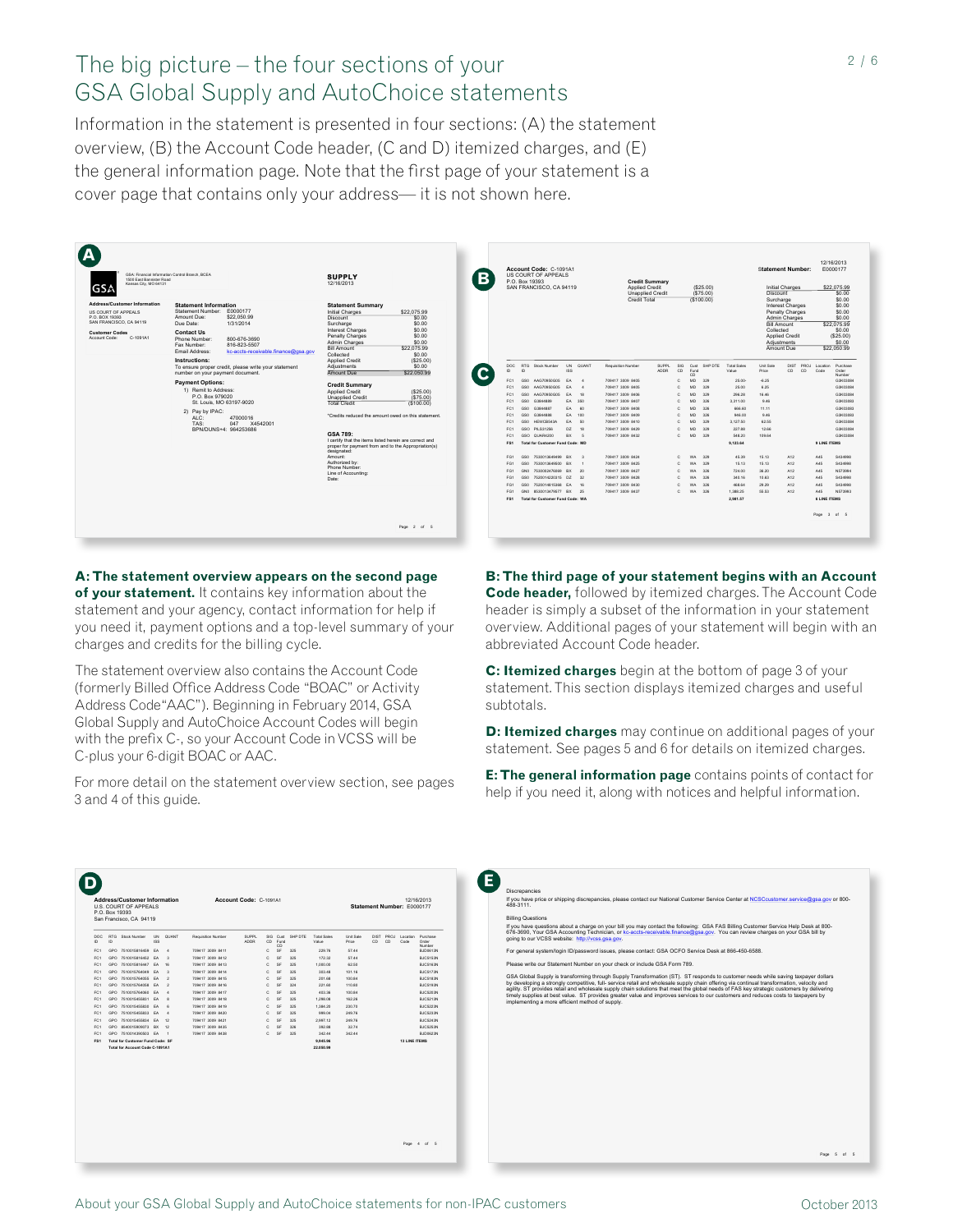# What's in the statement overview and Account Code header?

The statement overview and the Account Code header contain identifying information and a statement summary for your Account Code. Identifying and reference information is explained here, and the statement summary is explained on page 4.





GSA: Financial Information Control Branch, BCEA 1500 East Bannister Road Kansas City, MO 64131

**Address/Customer Information Statement Information** US COURT OF APPEALS P.O. BOX 19393 SAN FRANCISCO, CA 94119

**Customer Codes** Account Code: C-1091A1

| Due Date: | Statement Number:<br>Amount Due:                                    | E0000177<br>\$22,050.99<br>1/31/2014                                                     |
|-----------|---------------------------------------------------------------------|------------------------------------------------------------------------------------------|
|           | <b>Contact Us</b><br>Phone Number:<br>Fax Number:<br>Email Address: | 800-676-3690<br>816-823-5507<br>kc-accts-receivable.finance@gsa.gov                      |
|           | Instructions:                                                       | To ensure proper credit, please write your statement<br>number on your payment document. |
|           | <b>Payment Options:</b>                                             |                                                                                          |
|           | 1) Remit to Address:<br>P.O. Box 979020<br>St. Louis, MO 63197-9020 |                                                                                          |
|           | 2) Pay by IPAC:<br>$\mathsf{A} \mathsf{I} \cap \mathsf{A}$          | 17000016                                                                                 |

ALC: 47000016 TAS: 047 X4542001 BPN/DUNS+4: 964253686

## **SUPPLY** 12/16/2013

| <b>Statement Summary</b> |             |
|--------------------------|-------------|
| <b>Initial Charges</b>   | \$22,075.99 |
| Discount                 | \$0.00      |
| Surcharge                | \$0.00      |
| <b>Interest Charges</b>  | \$0.00      |
| <b>Penalty Charges</b>   | \$0.00      |
| <b>Admin Charges</b>     | \$0.00      |
| <b>Bill Amount</b>       | \$22,075.99 |
| Collected                | \$0.00      |
| <b>Applied Credit</b>    | (\$25.00)   |
| Adjustments              | \$0.00      |
| <b>Amount Due</b>        | \$22.050.99 |
| <b>Credit Summary</b>    |             |

| <b>Applied Credit</b>   | (\$25.00)  |
|-------------------------|------------|
| <b>Unapplied Credit</b> | (\$75.00)  |
| <b>Total Credit</b>     | (\$100.00) |

\*Credits reduced the amount owed on this statement.

**1. GSA Address** The address of the GSA Finance Office that handles the business line.

# **2. Address/Customer**

**Information** The name and address of your agency associated with the Account Code listed below.

**3. Customer Codes** Account Code (formerly Activity Address Code "AAC" or Billed Office Address Code "BOAC"):

A unique number assigned by GSA that identifies your agency or the entity to which the charges are associated. Beginning in February 2014,

GSA Global Supply and AutoChoice Account Codes will begin with the prefix C-, so your Account Codes in VCSS will be C- plus your sixdigit BOAC or AAC.

## **4. Statement Information**

## Statement Number: A

unique alphanumeric code generated by GSA for each statement. You'll need this number if you have questions about your statement or need to initiate a chargeback. Effective February 2014, statement number formats for GSA Global Supply and AutoChoice will be different.

GSA Global Supply non-IPAC statement numbers will begin with E, and AutoChoice non-IPAC statement numbers will begin with PN.

designated:

Amount Due: The total due for this billing cycle.

Due Date: The date by which GSA must receive your payment. Non-federal customers may incur interest charges or penalties for late payments.

**5. Contact Us** GSA phone and fax numbers, and email address.

**6. Instructions** This section reminds you to include the statement number on your payment document.

options for remittance. For **7. Payment Options** This section indicates the payment example, you may send your payment to a secure lockbox, or pay through the Treasury's Intergovernmental Payment and Collection system (IPAC).

**8. Remit to Address** Send your payment to the address identified here on your actual statement, if you're paying by check.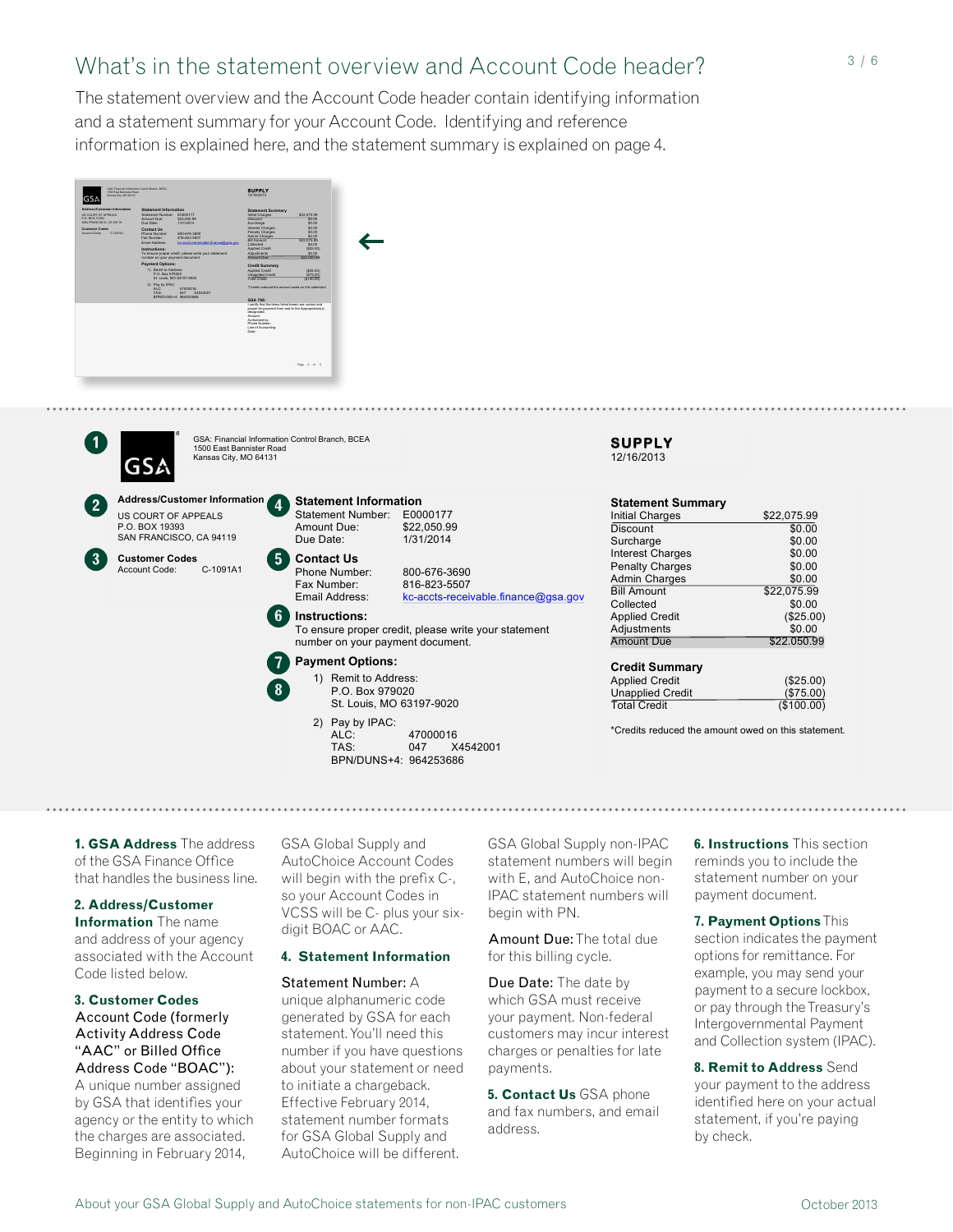



GSA: Financial Information Control Branch, BCEA 1500 East Bannister Road Kansas City, MO 64131

## **Address/Customer Information**

US COURT OF APPEALS P.O. BOX 19393 SAN FRANCISCO, CA 94119

**Customer Codes** C-1091A1 **Statement Information** Statement Number: E0000177<br>Amount Due: \$22,050.99 Amount Due:<br>Due Date:

## **Contact Us**

1/31/2014

Phone Number: 800-676-3690<br>Fax Number: 816-823-5507 Fax Number: 816-823-5507<br>Email Address: kc-accts-recei kc-accts-receivable.finance@gsa.gov

## **Instructions:**

To ensure proper credit, please write your statement number on your payment document.

## **Payment Options:**

- 1) Remit to Address: P.O. Box 979020 St. Louis, MO 63197-9020
- 2) Pay by IPAC: ALC: 47000016<br>TAS: 047 X X4542001 BPN/DUNS+4: 964253686



10

| <b>Statement Summary</b> |             |
|--------------------------|-------------|
| <b>Initial Charges</b>   | \$22,075.99 |
| <b>Discount</b>          | \$0.00      |
| Surcharge                | \$0.00      |
| <b>Interest Charges</b>  | \$0.00      |
| <b>Penalty Charges</b>   | \$0.00      |
| <b>Admin Charges</b>     | \$0.00      |
| <b>Bill Amount</b>       | \$22.075.99 |
| Collected                | \$0.00      |
| <b>Applied Credit</b>    | (\$25.00)   |
| Adjustments              | \$0.00      |
| <b>Amount Due</b>        | \$22.050.99 |
|                          |             |
| <b>Credit Summary</b>    |             |
| <b>Applied Credit</b>    | (\$25.00)   |
| <b>Unapplied Credit</b>  | (\$75.00)   |
| <b>Total Credit</b>      | (\$100.00)  |



**GSA 789:** I certify that the items listed herein are correct and proper for payment from and to the Appropriation(s) designated: Amount: Authorized by: Phone Number Line of Accounting: Date:

**9. Statement Date** The date the statement was generated.

## **10. Statement Summary**

This section of the header contains select totals of your charges and credits for the period covered by the statement.

Initial Charges: The total amount you incurred this billing cycle, before interest, penalties, discounts or other adjustments have been applied.

Surcharge: An additional amount charged for freight, export or other miscellaneous costs.

Interest, Penalty, Admin Charges: Amount charged to non-federal customers this billing cycle for late payments.

Bill Amount: The subtotal of above charges and discounts.

Collected: The amount of any payment for this bill.

Applied Credit: Total amount of credits that have been applied against this statement.

Adjustments: A bill modification applied to your account.

Amount Due: The sum that you owe to GSA.

**13**

 $^{\prime}$ 11

## **11. Credit Summary**

Applied Credit: Total amount of credits from this statement that have been applied to this or another statement.

Unapplied Credit: An outstanding credit amount which can be applied to future or past bills, or refunded to you.

**Total Credit:** The summary of all credit transactions for this statement number.

## **12. Credit message**

on this statement or another Explanation of how credits reduced the amount owed statement. This is one of three possible messages.

**13. GSA 789** This form is used by customer agencies to certify and approve payment of GSA Global Supply and AutoChoice bills. It is provided for your convenience to support required internal processes and is most commonly used by military agencies.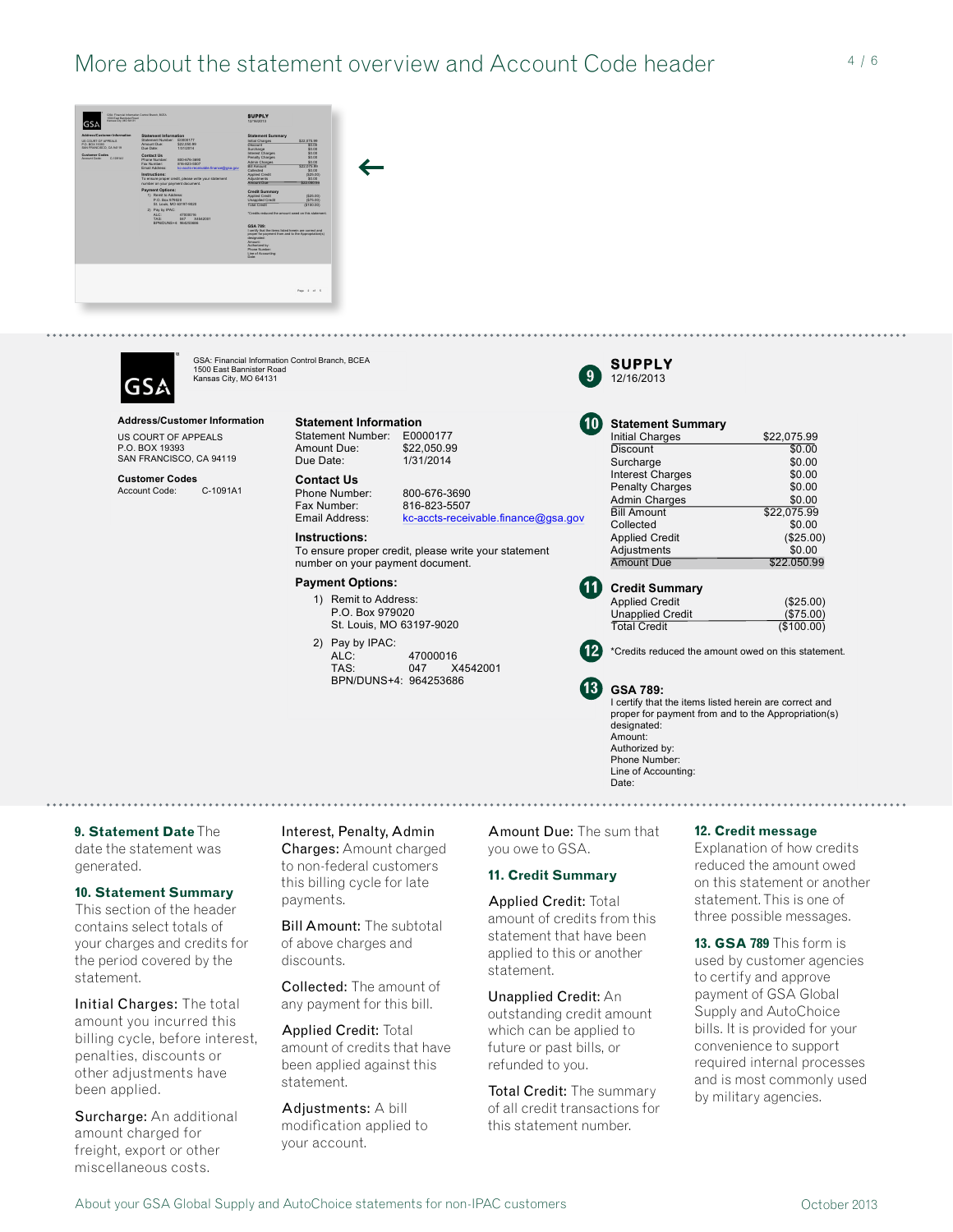# What's in the itemized charges section of your statement?

Charges and credits are split into subsections by Customer Fund Code, with subtotals.

Each horizontal row in the itemized charges section includes reference information and billing detail for one type of item. The reference information and billing details are explained below and on the following page.

| Account Code: C-1091A1<br>US COURT OF APPEALS<br>P.O. Box 19393<br>SAN FRANCISCO, CA 94119 | <b>Credit Summary</b><br>Applied Credit<br>Unapplied Credit | (S25.00)<br>(375.00)<br>(\$100.00)                                             |                 | <b>Statement Number:</b><br>Initial Charges<br>Discount<br>Surcharge<br>Interest Charges<br>Penalty Charges<br>Admin Charges<br><b>Bill Amount</b><br>Collected<br>Applied Credit<br>Adjustments<br>Amount Due |                                                  | 12/16/2013<br>E0000177<br>\$22,075.99<br>\$0.00<br>\$0.00<br>\$0.00<br>\$0.00<br>\$0.00<br>\$22,075.99<br>\$0.00<br>(525.00)<br>\$0.00<br>\$22,050.99 |
|--------------------------------------------------------------------------------------------|-------------------------------------------------------------|--------------------------------------------------------------------------------|-----------------|----------------------------------------------------------------------------------------------------------------------------------------------------------------------------------------------------------------|--------------------------------------------------|-------------------------------------------------------------------------------------------------------------------------------------------------------|
| DOC RTG Stock Number LIN QUANT<br>$D$ $D$<br>69<br>FC1 GS0 AAG70950505 EA 4                | <b>Requisition Number</b><br>709417 3009 8405               | SUPPL SIG Cust SHP DTE Total Sales<br>ADDR CD Fund<br>$\sim$<br>$C$ $MD$ $229$ | Value<br>25.00- | Unit Sale<br>Price<br>$-0.25$                                                                                                                                                                                  | DIST PROJ Location Purchase<br>$CD$ $CD$<br>Code | <b>Cyper</b><br><b>Number</b><br>GONZOORS                                                                                                             |
| FC1 GS0 AAG70950G05 EA 4                                                                   | 709417 3009 8405                                            | $C = 100 - 229$                                                                | 25.00           | 5.25                                                                                                                                                                                                           |                                                  | GONZOON                                                                                                                                               |
| FC1 GS0 AAG70850505 EA 18                                                                  | <b>709417 3009 8409</b>                                     | C MO 329                                                                       | 295.28          | 15.49                                                                                                                                                                                                          |                                                  | GONZOON                                                                                                                                               |
| FC1 030 0384488<br>EA 250                                                                  | 709417-3009 8407                                            | $C = 300 - 220$                                                                | 3,311.00        | 9.49                                                                                                                                                                                                           |                                                  | GENERALS                                                                                                                                              |
| EA 60<br>FC1 GS0 G384480                                                                   | 709417-3009 6408                                            | $C = 300 - 326$                                                                | 666.60          | 11.11                                                                                                                                                                                                          |                                                  | GENERALS                                                                                                                                              |
| FC1 030 0384488<br>EA 100                                                                  | <b>709417 3009 8409</b>                                     | $C = 300 - 220$                                                                | 949.00          | 9.49                                                                                                                                                                                                           |                                                  | GENERALS                                                                                                                                              |
| FC1 GS0 HEWCREATA EA 50                                                                    | <b>709417 3009 8410</b>                                     | $C = 300 - 229$                                                                | 3.127.50        | \$2.55                                                                                                                                                                                                         |                                                  | GONZIDEA                                                                                                                                              |
| FC1 030 PILS01256 02 18                                                                    | <b>709417 3009 8429</b>                                     | $C$ $MO$ $229$                                                                 | 227.88          | 12.66                                                                                                                                                                                                          |                                                  | GORDON                                                                                                                                                |
| FC1 GSO QUARAZOS BX 5                                                                      | 709417 3009 8432                                            | $C = 300 - 229$                                                                | 548.22          | 109.64                                                                                                                                                                                                         |                                                  | GONZOON                                                                                                                                               |
| FS1 Tutal for Customer Fund Code: MD                                                       |                                                             |                                                                                | 9,123.64        |                                                                                                                                                                                                                |                                                  | <b>3 LINE ITEMS</b>                                                                                                                                   |
|                                                                                            |                                                             |                                                                                |                 |                                                                                                                                                                                                                |                                                  |                                                                                                                                                       |
| FG1 GS0 753001364649 BX 3                                                                  | 709417 3009 8424                                            | C WA 329                                                                       | 45.28           | 15.13<br>A12                                                                                                                                                                                                   | Atli                                             | SASHING                                                                                                                                               |
| FG1 GS0 7530013649500 BX 1                                                                 | 709417 3009 8425                                            | C WA 329                                                                       | 15.13           | A12<br>15.13                                                                                                                                                                                                   | A45                                              | SASHINE                                                                                                                                               |
| FG1 GND 7530002476069 BX 20                                                                | 709417 3009 8427                                            | C WA 326                                                                       | 724.00          | A12<br>36.20                                                                                                                                                                                                   | A45                                              | NS72994                                                                                                                                               |
| FG1 GS0 7520014220315 DZ 32                                                                | 709417 3009 8428                                            | C WA 326                                                                       | 340.16          | A12<br>12.63                                                                                                                                                                                                   | A45                                              | SASANA                                                                                                                                                |
| FG1 GS0 7520014815368 EA 16                                                                | 709417 3009 8430                                            | C WA 326                                                                       | 498.64          | A12<br>29.29                                                                                                                                                                                                   | A45                                              | SASHINE                                                                                                                                               |
| FG1 GND 8530013476577 BX 25                                                                | 709417 3009 8437                                            | C WA 326                                                                       | 1,388.25        | 55.53<br>A12                                                                                                                                                                                                   | A45                                              | NS72993                                                                                                                                               |
| FS1 Tutal for Customer Fund Code: WA                                                       |                                                             |                                                                                | 2,881.57        |                                                                                                                                                                                                                |                                                  | <b>SLINE ITEMS</b>                                                                                                                                    |
|                                                                                            |                                                             |                                                                                |                 |                                                                                                                                                                                                                |                                                  |                                                                                                                                                       |
|                                                                                            |                                                             |                                                                                |                 |                                                                                                                                                                                                                |                                                  |                                                                                                                                                       |
|                                                                                            |                                                             |                                                                                |                 |                                                                                                                                                                                                                |                                                  | Page 3 of 5                                                                                                                                           |
|                                                                                            |                                                             |                                                                                |                 |                                                                                                                                                                                                                |                                                  |                                                                                                                                                       |
|                                                                                            |                                                             |                                                                                |                 |                                                                                                                                                                                                                |                                                  |                                                                                                                                                       |
|                                                                                            |                                                             |                                                                                |                 |                                                                                                                                                                                                                |                                                  |                                                                                                                                                       |
|                                                                                            |                                                             |                                                                                |                 |                                                                                                                                                                                                                |                                                  |                                                                                                                                                       |

|                  | 15              | 16                                   |           |           |  |
|------------------|-----------------|--------------------------------------|-----------|-----------|--|
| <b>DOC</b><br>ID | RTG<br>ID       | Stock Number                         | UN<br>ISS | QUANT     |  |
| FC <sub>1</sub>  | GS <sub>0</sub> | AAG70950G05                          | EA        | 4         |  |
| FC <sub>1</sub>  | GS <sub>0</sub> | AAG70950G05                          | EA        | 4         |  |
| FC <sub>1</sub>  | GS <sub>0</sub> | AAG70950G05                          | EA        | 18        |  |
| FC <sub>1</sub>  | GS0             | G3844889                             | EA        | 350       |  |
| FC <sub>1</sub>  | GS <sub>0</sub> | G3844887                             | EA        | 60        |  |
| FC <sub>1</sub>  | GS0             | G3844888                             | EA        | 100       |  |
| FC <sub>1</sub>  | GS <sub>0</sub> | HEWCB543A                            | EA        | 50        |  |
| FC <sub>1</sub>  | GSO             | <b>PILS31256</b>                     | DZ        | 18        |  |
| FC <sub>1</sub>  | GSO             | <b>QUAR4200</b>                      | ВX        | 5         |  |
| FS1              |                 | <b>Total for Customer Fund Code:</b> |           | <b>MD</b> |  |

# **19**

# 20 21 22 23

| DOC.<br>ID | <b>RTG</b><br>ID | <b>Stock Number</b>                     | <b>UN</b><br><b>ISS</b> | QUANT          | <b>Requisition Number</b> | <b>SUPPL</b><br><b>ADDR</b> | <b>SIG</b><br><b>CD</b> | Cust<br>Fund<br><b>CD</b> | SHP DTE | <b>Total Sales</b><br>Value | Unit Sale<br>Price | <b>DIST</b><br>CD | <b>PROJ</b><br><b>CD</b> | Location<br>Code    | Purchase<br>Order<br>Number |
|------------|------------------|-----------------------------------------|-------------------------|----------------|---------------------------|-----------------------------|-------------------------|---------------------------|---------|-----------------------------|--------------------|-------------------|--------------------------|---------------------|-----------------------------|
| FC1        | GS <sub>0</sub>  | AAG70950G05                             | EA                      | $\overline{4}$ | 709417 3009 8405          |                             | $\mathsf{C}$            | <b>MD</b>                 | 329     | $25.00 -$                   | $-6.25$            |                   |                          |                     | G3K03084                    |
| FC1        | GS <sub>0</sub>  | AAG70950G05                             | EA                      | $\overline{4}$ | 709417 3009 8405          |                             | $\mathbf{C}$            | <b>MD</b>                 | 329     | 25.00                       | 6.25               |                   |                          |                     | G3K03084                    |
| FC1        | GS0              | AAG70950G05                             | EA                      | 18             | 709417 3009 8406          |                             | $\mathbf{C}$            | <b>MD</b>                 | 329     | 296.28                      | 16.46              |                   |                          |                     | G3K03084                    |
| FC1        | GS0              | G3844889                                | EA.                     | 350            | 709417 3009 8407          |                             | C                       | <b>MD</b>                 | 326     | 3,311.00                    | 9.46               |                   |                          |                     | G3K03083                    |
| FC1        | GS0              | G3844887                                | EA                      | - 60           | 709417 3009 8408          |                             | C                       | <b>MD</b>                 | 326     | 666.60                      | 11.11              |                   |                          |                     | G3K03083                    |
| FC1        | GS0              | G3844888                                | EA                      | 100            | 709417 3009 8409          |                             | C                       | <b>MD</b>                 | 326     | 946.00                      | 9.46               |                   |                          |                     | G3K03083                    |
| FC1        | GS0              | HEWCB543A                               | EA                      | 50             | 709417 3009 8410          |                             | C                       | <b>MD</b>                 | 329     | 3.127.50                    | 62.55              |                   |                          |                     | G3K03084                    |
| FC1        | <b>GSO</b>       | <b>PILS31256</b>                        | DZ.                     | 18             | 709417 3009 8429          |                             | C                       | <b>MD</b>                 | 329     | 227.88                      | 12.66              |                   |                          |                     | G3K03084                    |
| FC1        | <b>GSO</b>       | QUAR4200                                | <b>BX</b>               | 5              | 709417 3009 8432          |                             | $\mathsf{C}$            | <b>MD</b>                 | 329     | 548.20                      | 109.64             |                   |                          |                     | G3K03084                    |
| FS1        |                  | <b>Total for Customer Fund Code: MD</b> |                         |                |                           |                             |                         |                           |         | 9,123.64                    |                    |                   |                          | <b>9 LINE ITEMS</b> |                             |
|            |                  |                                         |                         |                |                           |                             |                         |                           |         |                             |                    |                   |                          |                     |                             |

## **14. Document Identification (Doc ID)** indicates the type

of order placed. For Example, the goods or services are  $\overline{a}$   $\overline{a}$   $\overline{a}$   $\overline{a}$   $\overline{a}$   $\overline{a}$   $\overline{a}$   $\overline{a}$   $\overline{a}$   $\overline{a}$   $\overline{a}$   $\overline{b}$   $\overline{c}$   $\overline{b}$   $\overline{b}$  This two-character FA indicates a depot order, FC a non-stock direct delivery, FD a material return and FG a GSA Global Supply Customer Supply Center order.

**15. Routing Identification (RTG ID)** indicates where the order is routed from and identifies the GSA activity that directed the shipment.

**16. Stock Number** is a unique alphanumeric code that identifies the materials supplied.

indicates the units by which the goods or services are measured. Unit of Issue may **FS1 Total for Customer Fund Code: WA 2,981.57 6 LINE ITEMS** vary. For example, EA for each, DZ for dozen, BX for box, etc. oc ID) indicates the type indicates the units by which (CSC) order number. **(formerly Fund Code "FND** 

> **18. Quantity** indicates the number of units issued per detail billing line.

## **19. Requisition Number**

currently consists of three parts: the customer Account Code (formerly BOAC or AAC), the Julian date of the order, and the serial number or last four numbers of the

Customer Supply Center (CSC) order number.

## **20. Supplementary Address (SUPPL ADDR)**

is designed to provide you with an additional location to which shipping, billing or status information may be directed. The Account Code (formerly BOAC or AAC) of the alternate location may appear here.

## **21. Signal Code (SIG CD)**

This one character code designates to GSA the "ship to" and "bill to" addresses for the requisition.

## **Document Identification 17. Unit of Issue (UN ISS)** Customer Supply Center 22. Customer Fund Code **22. Customer Fund Code**

Applied Credit (\$25.00)

**CD")** This two-character code assigned by you indicates to GSA that funds are available to pay for the material ordered, and authorizes its release.

## **23. Ship Date (SHP DTE)**

indicates the month, date and year the order was released for billing.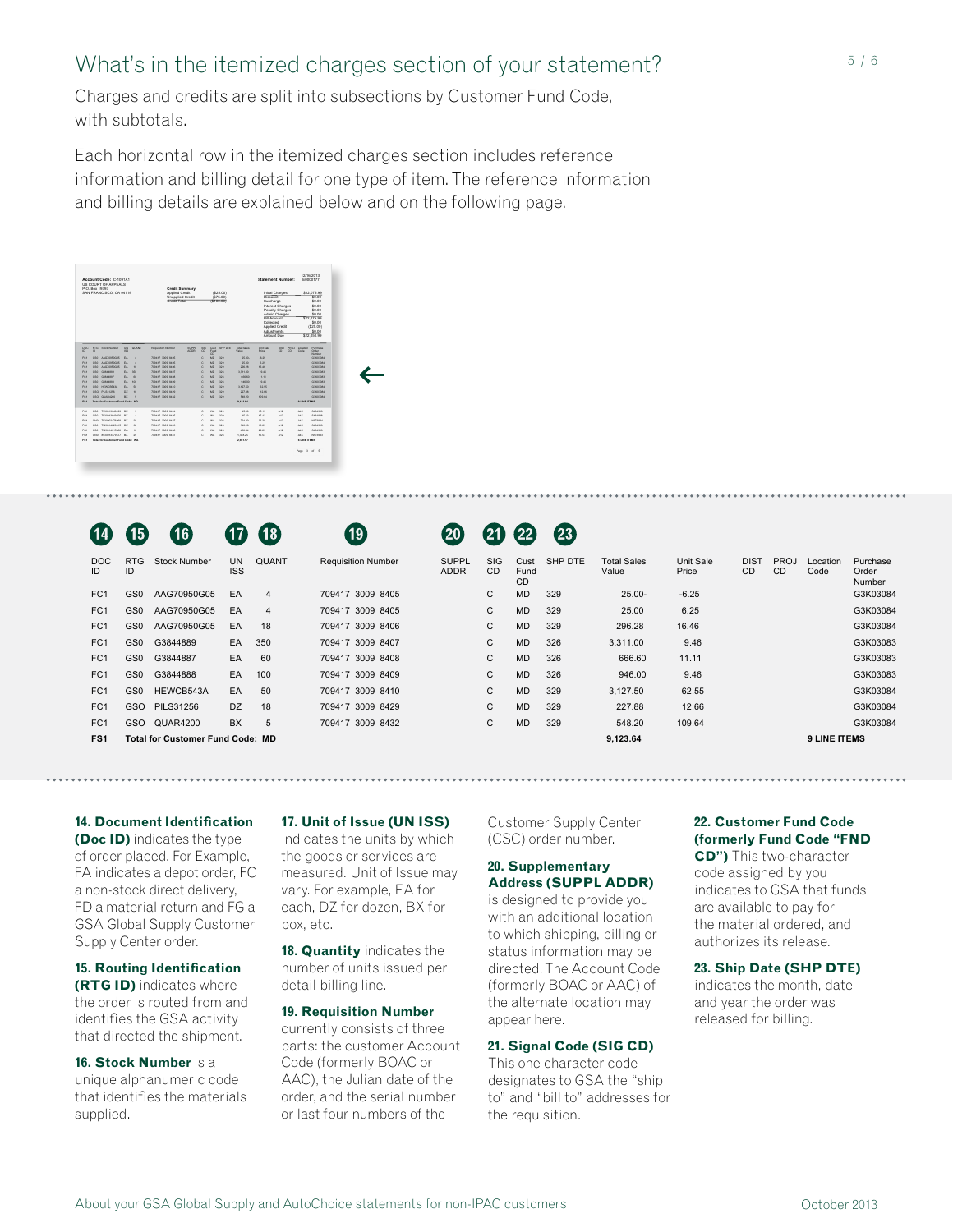# More about the itemized charges section of your statement



|                  |                  |                                         |                         |                |                           |                             |                         |                           |         | 24                          | 25                 | $\mathbf{[26]}$          | 27                       | $\mathbf{28}$       | (29)                        |
|------------------|------------------|-----------------------------------------|-------------------------|----------------|---------------------------|-----------------------------|-------------------------|---------------------------|---------|-----------------------------|--------------------|--------------------------|--------------------------|---------------------|-----------------------------|
| <b>DOC</b><br>ID | <b>RTG</b><br>ID | <b>Stock Number</b>                     | <b>UN</b><br><b>ISS</b> | <b>QUANT</b>   | <b>Requisition Number</b> | <b>SUPPL</b><br><b>ADDR</b> | <b>SIG</b><br><b>CD</b> | Cust<br>Fund<br><b>CD</b> | SHP DTE | <b>Total Sales</b><br>Value | Unit Sale<br>Price | <b>DIST</b><br><b>CD</b> | <b>PROJ</b><br><b>CD</b> | Location<br>Code    | Purchase<br>Order<br>Number |
| FC <sub>1</sub>  | GS0              | AAG70950G05                             | EA                      | $\overline{4}$ | 709417 3009 8405          |                             | C                       | <b>MD</b>                 | 329     | $25.00 -$                   | $-6.25$            |                          |                          |                     | G3K03084                    |
| FC <sub>1</sub>  | GS0              | AAG70950G05                             | EA                      | 4              | 709417 3009 8405          |                             | C                       | <b>MD</b>                 | 329     | 25.00                       | 6.25               |                          |                          |                     | G3K03084                    |
| FC <sub>1</sub>  | GS0              | AAG70950G05                             | EA                      | 18             | 709417 3009 8406          |                             | C                       | <b>MD</b>                 | 329     | 296.28                      | 16.46              |                          |                          |                     | G3K03084                    |
| FC <sub>1</sub>  | GS0              | G3844889                                | EA                      | 350            | 709417 3009 8407          |                             | C                       | <b>MD</b>                 | 326     | 3,311.00                    | 9.46               |                          |                          |                     | G3K03083                    |
| FC <sub>1</sub>  | GS0              | G3844887                                | EA                      | 60             | 709417 3009 8408          |                             | C                       | <b>MD</b>                 | 326     | 666.60                      | 11.11              |                          |                          |                     | G3K03083                    |
| FC <sub>1</sub>  | GS0              | G3844888                                | EA                      | 100            | 709417 3009 8409          |                             | C                       | <b>MD</b>                 | 326     | 946.00                      | 9.46               |                          |                          |                     | G3K03083                    |
| FC <sub>1</sub>  | GS0              | HEWCB543A                               | EA                      | 50             | 709417 3009 8410          |                             | C                       | <b>MD</b>                 | 329     | 3,127.50                    | 62.55              |                          |                          |                     | G3K03084                    |
| FC <sub>1</sub>  | <b>GSO</b>       | <b>PILS31256</b>                        | DZ.                     | 18             | 709417 3009 8429          |                             | C                       | <b>MD</b>                 | 329     | 227.88                      | 12.66              |                          |                          |                     | G3K03084                    |
| FC <sub>1</sub>  | <b>GSO</b>       | <b>QUAR4200</b>                         | <b>BX</b>               | 5              | 709417 3009 8432          |                             | С                       | <b>MD</b>                 | 329     | 548.20                      | 109.64             |                          |                          |                     | G3K03084                    |
| FS <sub>1</sub>  |                  | <b>Total for Customer Fund Code: MD</b> |                         |                |                           |                             |                         |                           |         | 9,123.64                    |                    |                          |                          | <b>9 LINE ITEMS</b> |                             |

# **24. Total Sales Value**

**Value")** indicates the total value of the goods or services listed per detail line, based on quantity multiplied by the unit sales price. total value of the goods or **Follo** by GSA at your request. It is **condi**cult a document number, such as

**25. Unit Sale Price** Indicates the charge per unit.

## **26. Distribution Code (DIST CD, formerly "Customer Distribution**

**Code")** This multi-use data field may be used to request supply and shipment status reports be sent to another element of your organization. To designate this, you must first notify GSA of the alternate addressee and arrange for a 3-character code to be assigned.

## **27. Project Code (PROJ**

**(formerly "Extended Sales CD)** This optional three- This multipurpose line **And 20.66 20.66 20.66 20.66 20.66 CD)** This optional three-**Value")** indicates the character entry is assigned may be populated with the used primarily by customers to identify requisitions and related documentation for special programs, exercises, projects, operations or other purposes.

# **28. Location code (Location CD, formerly Store Number**

**"STR")** In cases of Customer Supply Center (CSC) orders, this indicates the CSC store number and location that fulfilled the order.

## 24. Total Sales Value 27. Project Code (PROJ 29. Purchase Order Number

FG1 GS0 7530013649499 BX 3 709417 3009 8424 C WA 329 45.39 15.13 A12 A45 S434998

This multipurpose line may be populated with the document number, such as a depot manifest number, from the agency requesting goods. It is populated with customer appropriation data, if supplied. Otherwise, it is populated with the statement number.

Applied Credit (\$25.00)